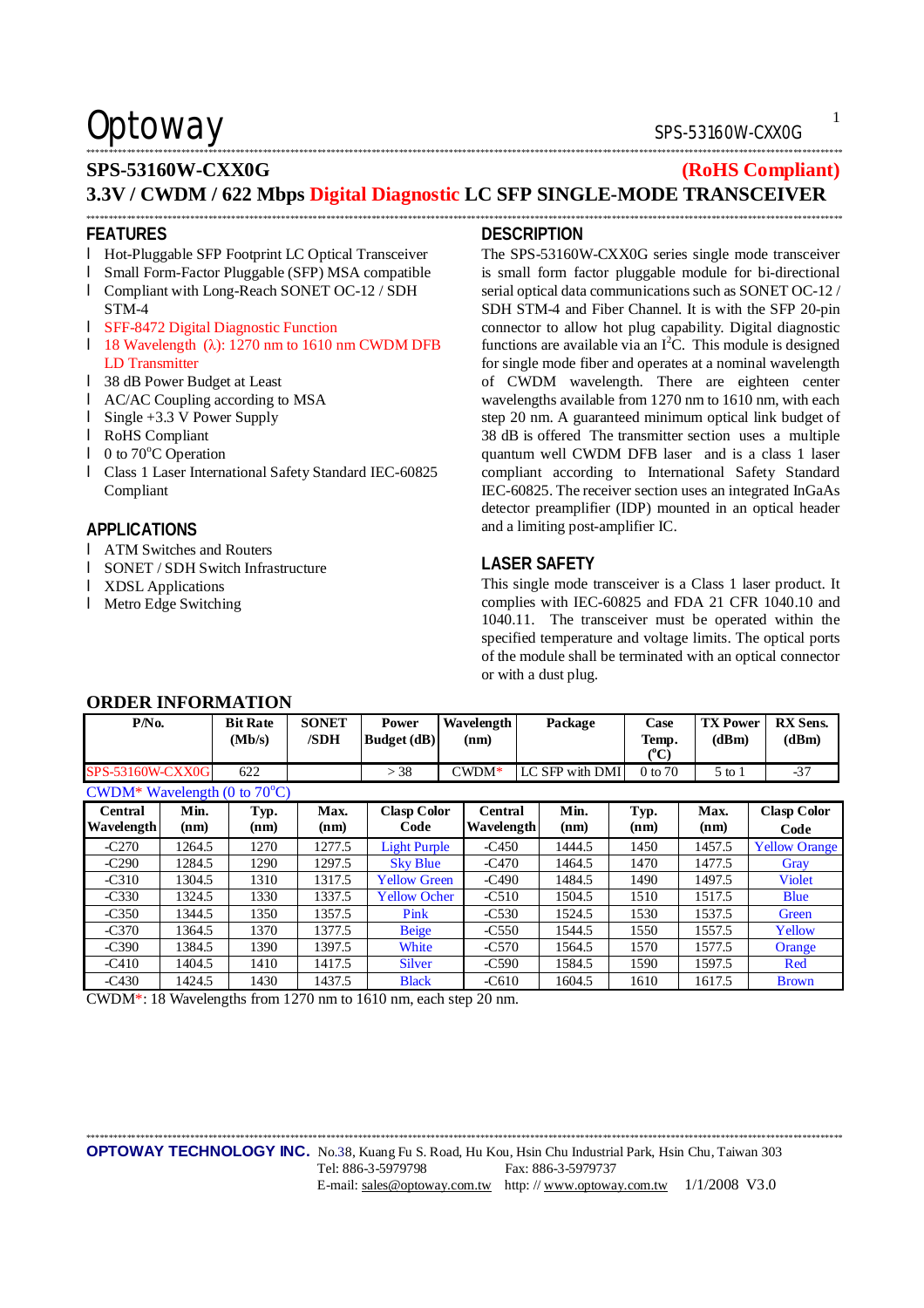# Optoway

### SPS-53160W-CXX0G

**Absolute Maximum Ratings** Parameter **Symbol** Min Max Units **Notes**  $\overline{C}$  $-40$ 85 Tstg Storage Temperature  $\overline{C}$ **Operating Case Temperature** Topr  $\boldsymbol{0}$ 70 Air flow 1m/sec Power Supply Voltage Vcc  $-0.5$ 3.6  $\overline{\mathbf{V}}$ 

| <b>Recommended Operating Conditions</b> |                           |      |     |      |                                     |  |  |
|-----------------------------------------|---------------------------|------|-----|------|-------------------------------------|--|--|
| <b>Parameter</b>                        | <b>Symbol</b>             | Min  | Typ | Max  | <b>Units / Notes</b>                |  |  |
| Power Supply Voltage                    | Vcc                       | 3.13 | 3.3 | 3.47 |                                     |  |  |
| <b>Operating Case Temperature</b>       | Topr                      |      |     | 70   | $\rm{^{\circ}C}$ / air flow 1 m/sec |  |  |
| Power Supply Current                    | $\mathbf{I}_{CC}$ (TX+RX) |      | 200 | 300  | mΑ                                  |  |  |
| Data Rate                               |                           |      | 622 |      | Mb/s                                |  |  |

| Transmitter Specifications ( $0^{\circ}$ C < Topr < 70 $^{\circ}$ C, 3.13V < Vcc < 3.47V) |                                                                    |                  |             |                  |              |                    |  |  |  |
|-------------------------------------------------------------------------------------------|--------------------------------------------------------------------|------------------|-------------|------------------|--------------|--------------------|--|--|--|
| Parameter                                                                                 | <b>Symbol</b>                                                      | Min              | <b>Typ</b>  | Max              | <b>Units</b> | <b>Notes</b>       |  |  |  |
| <b>Optical</b>                                                                            |                                                                    |                  |             |                  |              |                    |  |  |  |
| <b>Optical Transmit Power</b>                                                             | P <sub>0</sub>                                                     | 1                | $---$       | 5                | dBm          |                    |  |  |  |
| <b>Output Center Wavelength</b>                                                           | λ                                                                  | $\lambda$ c -5.5 | $\lambda c$ | $\lambda$ c +7.5 | nm           | $\overline{2}$     |  |  |  |
| <b>Output Spectrum Width</b>                                                              | Δλ                                                                 | ---              | $---$       |                  | nm           | -20 dB Width       |  |  |  |
| Side Mode Suppression Ratio                                                               | <b>SMSR</b>                                                        | 30               |             |                  | dB           |                    |  |  |  |
| <b>Extinction Ratio</b>                                                                   | $E_R$                                                              | 10               |             |                  | dB           |                    |  |  |  |
| Output Eye                                                                                | Compliant with Bellcore TR-NWT-000253 and ITU recommendation G.957 |                  |             |                  |              |                    |  |  |  |
| <b>Optical Rise Time</b>                                                                  | $t_{r}$                                                            |                  |             | 1.2              | ns           | 10 % to 90% Values |  |  |  |
| <b>Optical Fall Time</b>                                                                  | $t_f$                                                              |                  |             | 1.2              | ns           | 10 % to 90% Values |  |  |  |
| <b>Relative Intensity Noise</b>                                                           | <b>RIN</b>                                                         |                  |             | $-120$           | dB/Hz        |                    |  |  |  |
| <b>Electrical</b>                                                                         |                                                                    |                  |             |                  |              |                    |  |  |  |
| Data Input Current - Low                                                                  | $I_{IL}$                                                           | $-350$           |             |                  | μA           |                    |  |  |  |
| Data Input Current - High                                                                 | $I_{IH}$                                                           |                  |             | 350              | μA           |                    |  |  |  |
| Differential Input Voltage                                                                | $V_{IH} - V_{IL}$                                                  | 0.5              |             | 2.4              | V            | Peak-to-Peak       |  |  |  |
| TX Disable Input Voltage - Low                                                            | $T_{DIS, L}$                                                       | $\Omega$         |             | 0.5              | V            | 3                  |  |  |  |
| TX Disable Input Voltage - High                                                           | $T_{\text{DIS, H}}$                                                | 2.0              |             | Vcc              | V            | 3                  |  |  |  |
| <b>TX Disable Assert Time</b>                                                             | $T_{\text{ASSERT}}$                                                |                  |             | 10               | $\mu$ s      |                    |  |  |  |
| TX Disable Deassert Time                                                                  | T <sub>DEASSERT</sub>                                              |                  |             | 1                | ms           |                    |  |  |  |
| TX Fault Output Voltage -- Low                                                            | $T_{\rm{FaultL}}$                                                  | $\Omega$         |             | 0.8              | V            | 4                  |  |  |  |
| TX Fault Output Voltage -- High                                                           | $T_{FaultH}$                                                       | 2.0              |             | $Vec+0.3$        | V            | 4                  |  |  |  |

1. Output power is power coupled into a 9/125 µm single mode fiber.

2. ITU-T G.694.2 CWDM wavelength from 1270 nm to 1610 nm, each step 20 nm.

3. There is an internal 4.7K to 10K ohm pull-up resistor to VccTX.

4. Open collector compatible, 4.7K to 10K ohm pull-up to Vcc (Host Supply Voltage).

| Receiver Specifications ( $0^{\circ}$ C < Topr < 70 $^{\circ}$ C, 3.13V < Vcc < 3.47V) |                   |          |         |       |              |                         |  |  |
|----------------------------------------------------------------------------------------|-------------------|----------|---------|-------|--------------|-------------------------|--|--|
| <b>Parameter</b>                                                                       | Symbol            | Min      | Typ     | Max   | <b>Units</b> | <b>Notes</b>            |  |  |
| <b>Optical</b>                                                                         |                   |          |         |       |              |                         |  |  |
| Sensitivity                                                                            | Sens              |          |         | $-37$ | dBm          | 4                       |  |  |
| Maximum Input Power                                                                    | Pin               | $-9$     |         |       | dBm          | 4                       |  |  |
| Signal Detect -- Asserted                                                              | Pa                | $---$    |         | $-37$ | dBm          | Transition: low to high |  |  |
| Signal Detect -- Deasserted                                                            | Pd                | $-47$    | $---$   | ---   | dBm          | Transition: high to low |  |  |
| Signal detect -- Hysteresis                                                            |                   | 1.0      | $- - -$ |       | dB           |                         |  |  |
| Wavelength of Operation                                                                |                   | 1100     | $---$   | 1620  | nm           |                         |  |  |
| <b>Electrical</b>                                                                      |                   |          |         |       |              |                         |  |  |
| Differential Output Voltage                                                            | $V_{OH} - V_{OL}$ | 0.6      |         | 2.0   | V)           |                         |  |  |
| Output LOS Voltage -- Low                                                              | $V_{OL}$          | $\Omega$ |         | 0.8   | V            | 5                       |  |  |

OPTOWAY TECHNOLOGY INC. No.38, Kuang Fu S. Road, Hu Kou, Hsin Chu Industrial Park, Hsin Chu, Taiwan 303

Tel: 886-3-5979798 Fax: 886-3-5979737

E-mail: sales@optoway.com.tw http://www.optoway.com.tw 1/1/2008 V3.0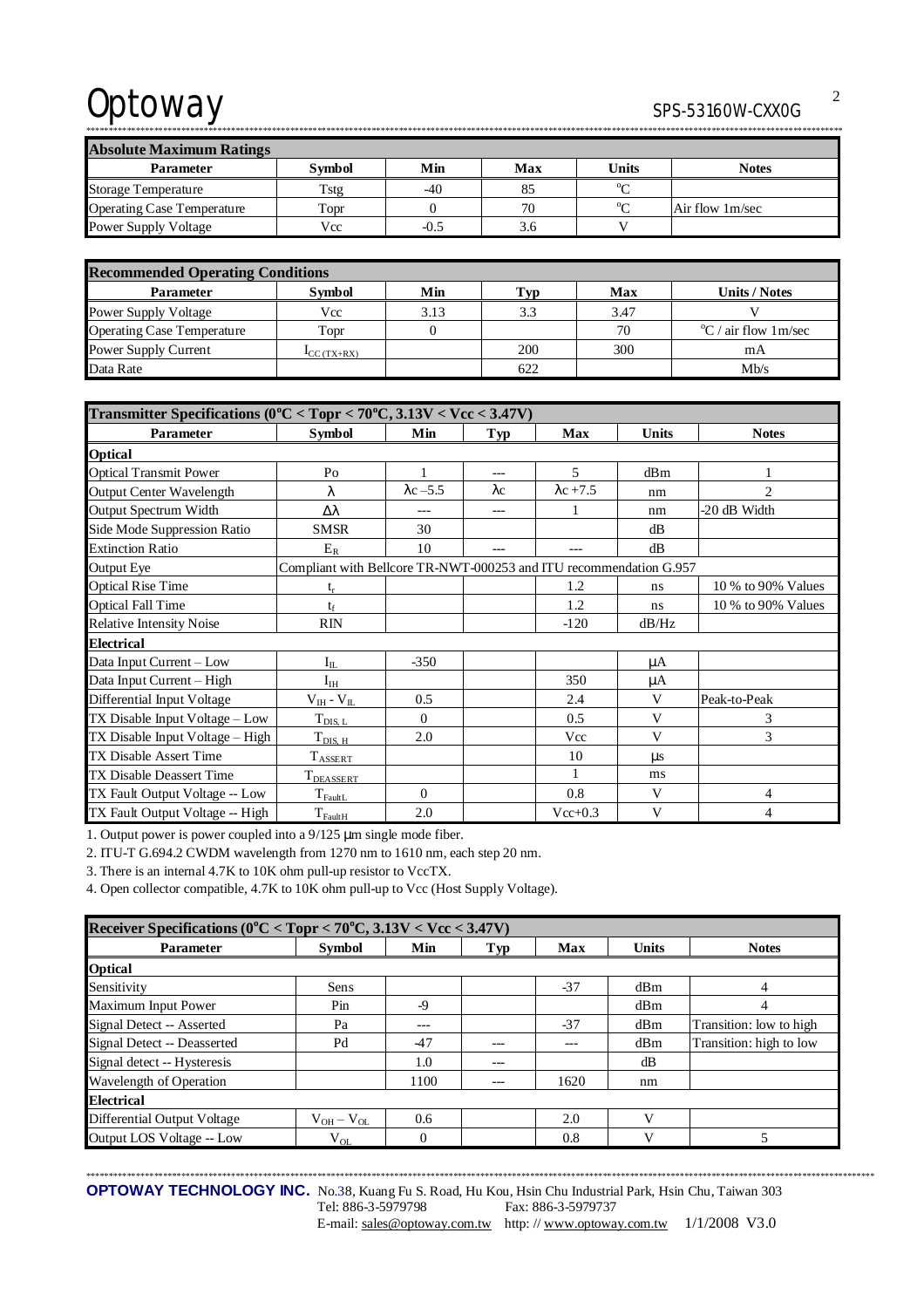## Optoway SPS-53160W-CXX0G

| Output<br>LOS<br>$\vee$ voltage -- $\vee$ .<br>H12h | $\sim$<br>OН | 2.J |  | w<br>ن س |  |  |  |  |
|-----------------------------------------------------|--------------|-----|--|----------|--|--|--|--|

4. Measured at  $2^{23}$ -1 PRBS at BER 1E-10.

5. Open collector compatible, 4.7K to 10K ohm pull-up to Vcc (Host Supply Voltage).

### **CONNECTION DIAGRAM**



| <b>PIN</b> | <b>Signal Name</b> | Description                           | pin | <b>Signal Name</b>  | <b>Description</b>                |
|------------|--------------------|---------------------------------------|-----|---------------------|-----------------------------------|
|            | TX GND             | <b>Transmitter Ground</b>             | 11  | <b>RX GND</b>       | Receiver Ground                   |
| 2          | TX Fault           | <b>Transmitter Fault Indication</b>   | 12  | <b>RX DATA OUT-</b> | Inverse Receiver Data Out         |
| 3          | TX Disable         | Transmitter Disable (Module disables  | 13  | RX DATA OUT+        | Receiver Data Out                 |
|            |                    | on high or open)                      |     |                     |                                   |
| 4          | MOD-DFE2           | Modulation Definition $2 - Two wires$ | 14  | <b>RX GND</b>       | Receiver Ground                   |
|            |                    | serial ID Interface                   |     |                     |                                   |
| 5          | MOD-DEF1           | Modulation Definition $1 - Two wires$ | 15  | Vcc RX              | Receiver Power $-3.3V \pm 5\%$    |
|            |                    | serial ID Interface                   |     |                     |                                   |
| 6          | MOD-DEF0           | Modulation Definition $0 -$ Ground in | 16  | Vcc TX              | Transmitter Power $-3.3V \pm 5\%$ |
|            |                    | Module                                |     |                     |                                   |
|            | N/C                | Not Connected                         | 17  | TX GND              | <b>Transmitter Ground</b>         |
| 8          | <b>LOS</b>         | Loss of Signal                        | 18  | TX DATA IN+         | Transmitter Data In               |
| 9          | <b>RX GND</b>      | Receiver Ground                       | 19  | TX DATA IN-         | Inverse Transmitter Data In       |
| 10         | <b>RX GND</b>      | Receiver Ground                       | 20  | TX GND              | <b>Transmitter Ground</b>         |

#### **Module Definition**

| <b>Module Definition</b> | MOD-DEF2         | MOD-DEF1         | MOD-DEF0   | Interpretation by Host   |
|--------------------------|------------------|------------------|------------|--------------------------|
|                          | PIN <sub>4</sub> | PIN <sub>5</sub> | PIN 6      |                          |
|                          | SDA              | SCL              | LV-TTL Low | Serial module definition |
|                          |                  |                  |            | protocol                 |

Module Definition 4 specifies a serial definition protocol. For this definition, upon power up, MOD-DEF(1:2) appear as no connector (NC) and MOD-DEF(0) is TTL LOW. When the host system detects this condition, it activates the serial protocol. The protocol uses the 2-wire serial CMOS E<sup>2</sup>PROM protocol of the ATMEL AT24C01A/02/04 family of components.

\*\*\*\*\*\*\*\*\*\*\*\*\*\*\*\*\*\*\*\*\*\*\*\*\*\*\*\*\*\*\*\*\*\*\*\*\*\*\*\*\*\*\*\*\*\*\*\*\*\*\*\*\*\*\*\*\*\*\*\*\*\*\*\*\*\*\*\*\*\*\*\*\*\*\*\*\*\*\*\*\*\*\*\*\*\*\*\*\*\*\*\*\*\*\*\*\*\*\*\*\*\*\*\*\*\*\*\*\*\*\*\*\*\*\*\*\*\*\*\*\*\*\*\*\*\*\*\*\*\*\*\*\*\*\*\*\*\*\*\*\*\*\*\*\*\*\*\*\*\*\*\*\*\*\*\*\*\*\*\*\*\*\*\*\*\*\*\*\*\*\*\*\*\* **OPTOWAY TECHNOLOGY INC.** No.38, Kuang Fu S. Road, Hu Kou, Hsin Chu Industrial Park, Hsin Chu, Taiwan 303 Tel: 886-3-5979798 Fax: 886-3-5979737

E-mail: [sales@optoway.com.tw](mailto:sales@optoway.com.tw) http: // [www.optoway.com.tw](http://www.optoway.com.tw) 1/1/2008 V3.0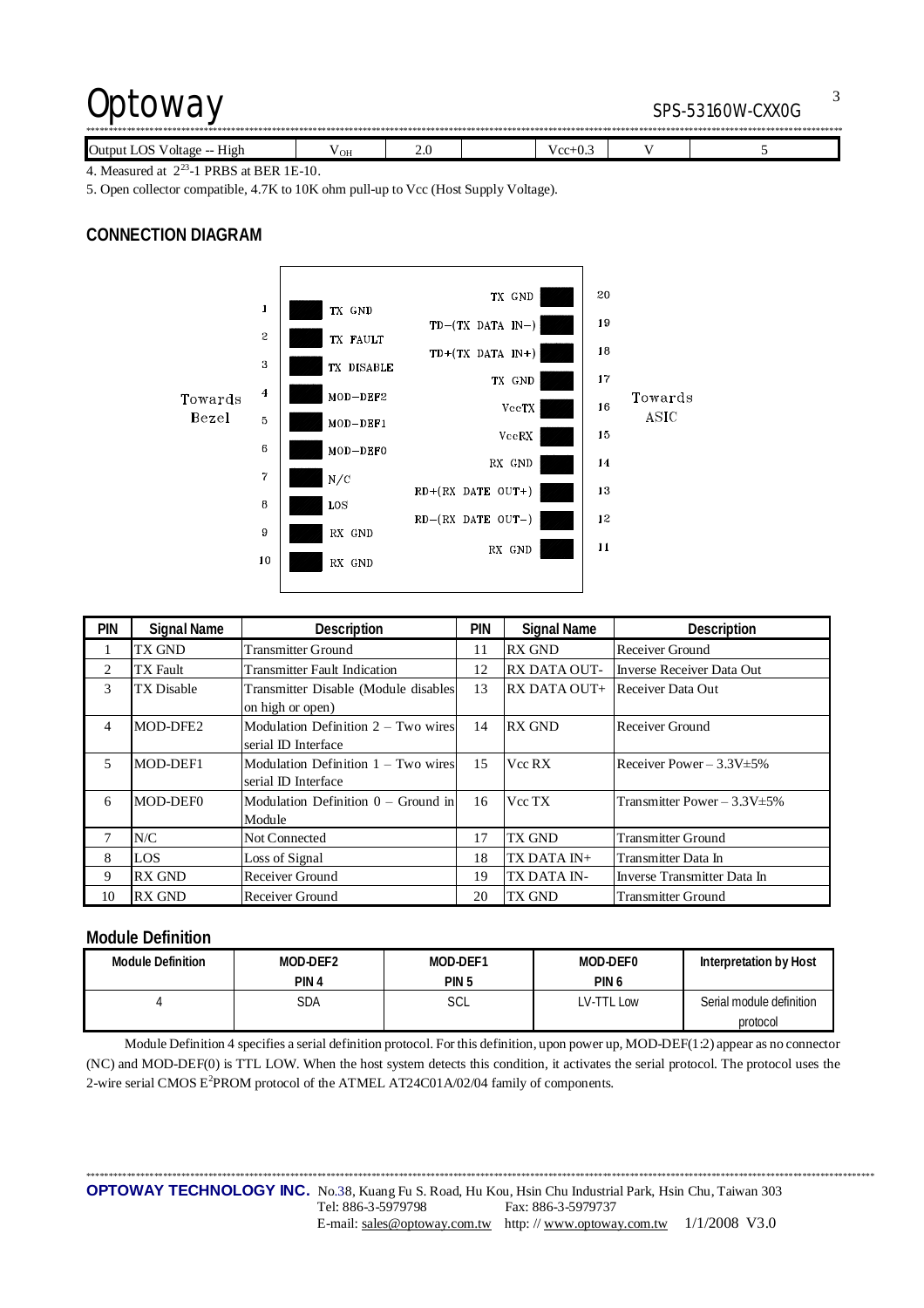# Optoway

#### RECOMMENDED CIRCUIT SCHEMATIC



### PACKAGE DIAGRAM

Units in mm



Note: Specifications subject to change without notice.

 $\overline{4}$ 

. . . . . . . .